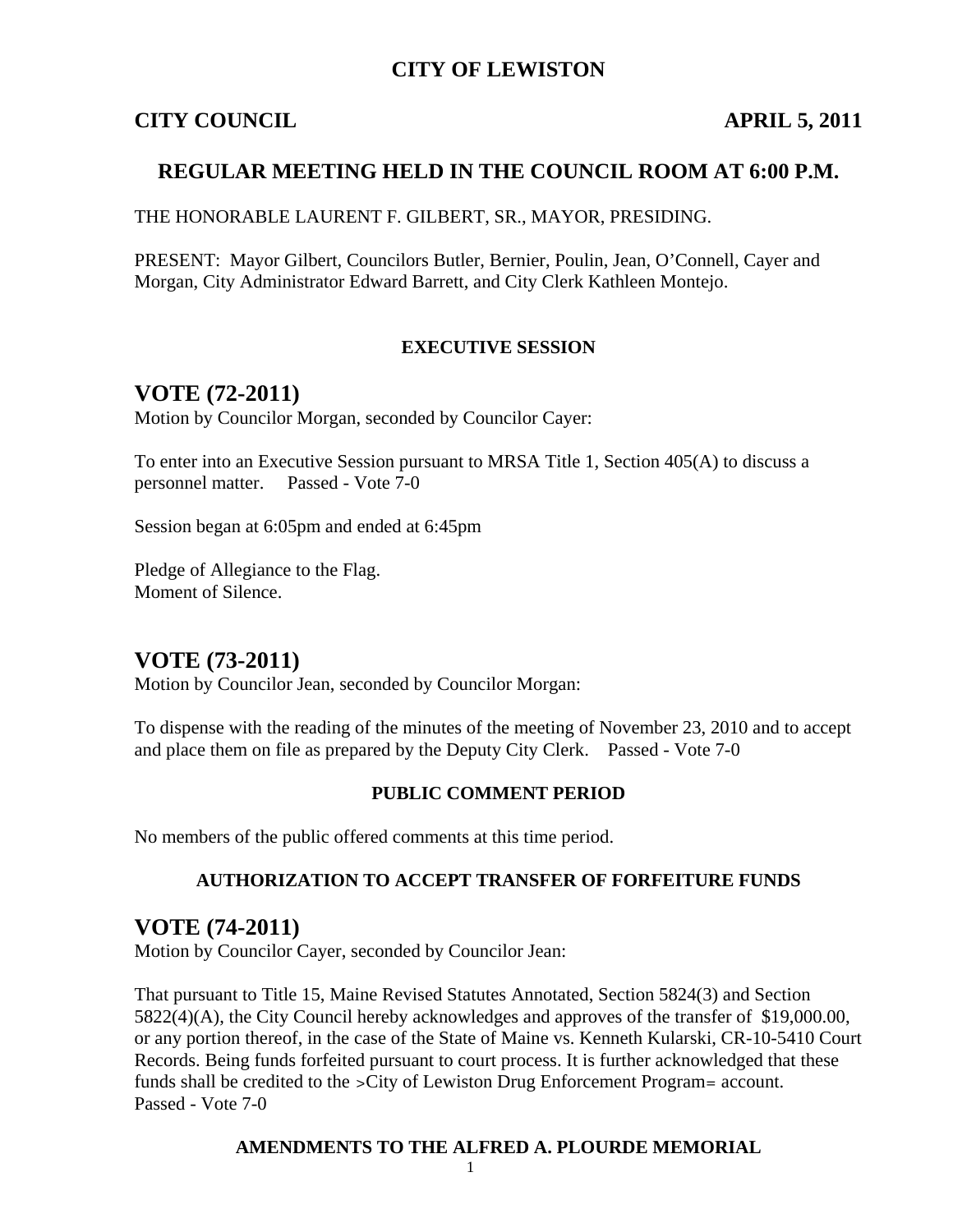#### **SCHOLARSHIP POLICY**

## **VOTE (75-2011)**

Motion by Councilor Cayer, seconded by Councilor Jean:

To approve the proposed amendments to the Alfred A. Plourde Memorial Scholarship, Policy Manual Number 50, as recommended by City Administration. Passed - Vote 7-0

#### **RESOLVE – TO ACCEPT THE DRAFT FISCAL YEAR 2011 COMMUNITY DEVELOPMENT BLOCK GRANT (CDBG) ACTION PLAN BUDGET FOR CONSIDERATION AND TO SET THE PUBLIC HEARING DATE FOR THE CDBG BUDGET APPROVAL**

## **VOTE (76-2011)**

Motion by Councilor Cayer, seconded by Councilor Jean:

To approve the Resolve to accept the draft Fiscal Year 2011 Community Development Block Grant (CDBG) Action Plan Budget for consideration and to set the public hearing regarding the CDBG budget for the regular City Council meeting of Tuesday, May 3, 2011:

Whereas, in accordance with applicable sections of 24 CFR Parts 91 and 570, the City of Lewiston, as part of its requirements to receive CDBG funding from the U.S. Department of Housing and Urban Development (HUD), must provide citizens with adequate notice and opportunity to review and comment on its annual Action Plan budget; and

Whereas, the City is especially interested in having citizens of low and moderate-income levels, and organizations that serve the needs of this population, participate in the process since this is the demographic group to which CDBG funds are targeted; and

Whereas, the City's Citizen Participation Plan, adopted by the City Council on January 4, 2011, indicates that the City Council is scheduled to take action on the acceptance of the Consolidated Plan and Action Plan no later than May 3, 2011 during a regularly scheduled City Council Meeting, which will be considered as a public hearing;

Now, therefore, be it Resolved By the City Council of the City of Lewiston that the draft FY2011 Community Development Block Grant (CDBG) Action Plan Budget is hereby accepted for consideration and a public hearing to discuss comments received on these documents and to approve them for submission to HUD will be held on May 3, 2011 at 7 PM in the Lewiston City Council Chambers.

Passed - Vote 7-0

#### **AMENDMENTS TO THE TRAFFIC SCHEDULE REGARDING SIGNAGE ON HAMMOND STREET AND HIGH STREET**

**VOTE (77-2011)**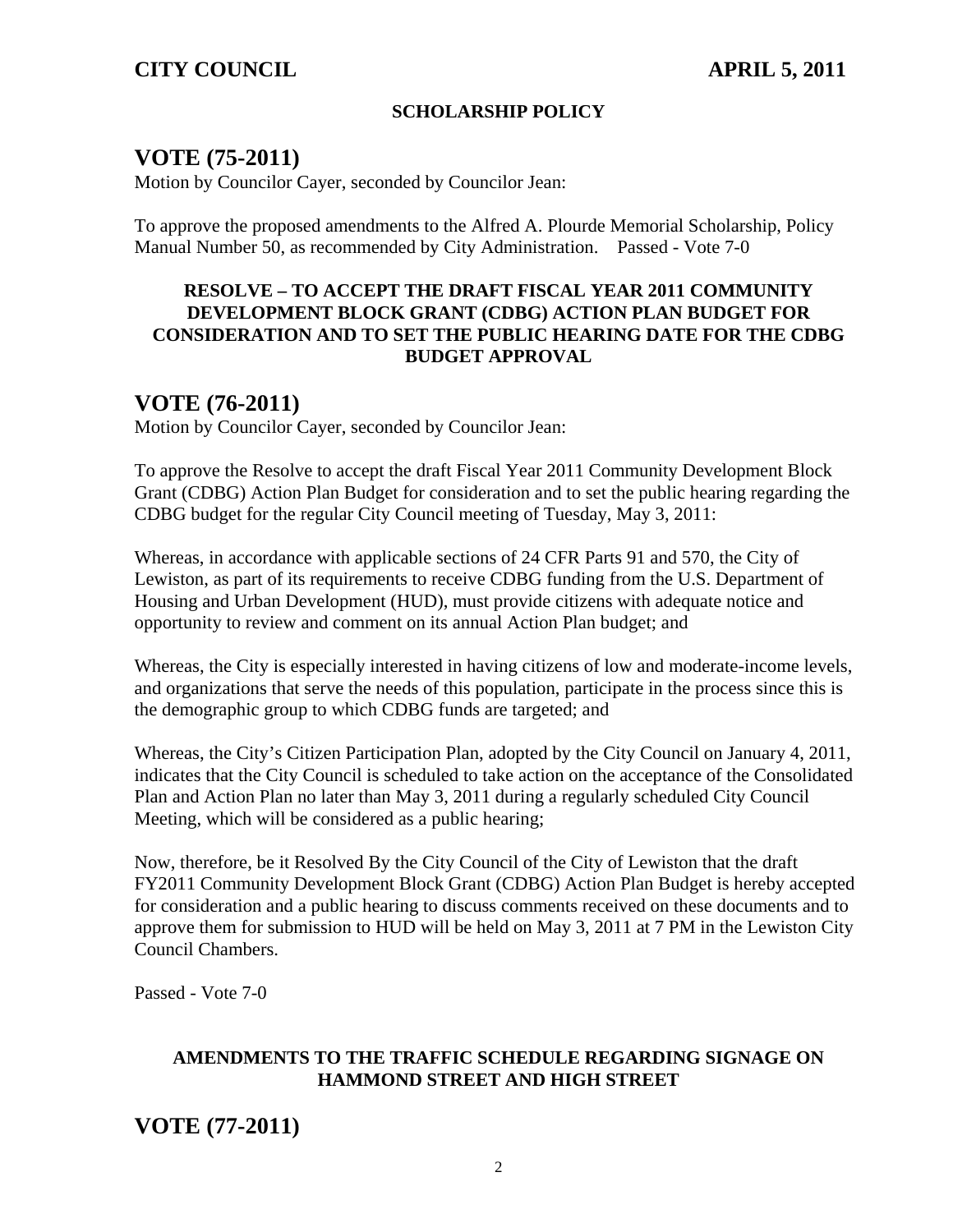Motion by Councilor Cayer, seconded by Councilor Jean:

To approve amendments to the Traffic Schedule regarding parking regulations on Hammond Street and High Street. Passed - Vote 7-0

#### **PUBLIC HEARING ON THE RENEWAL APPLICATION FOR A SPECIAL AMUSEMENT PERMIT FOR LIVE ENTERTAINMENT FOR DAVINCI'S, 150 MILL STREET**

Mayor Gilbert opened the hearing to receive citizen input and comment. No members of the public spoke for or against this issue. Mayor Gilbert then closed the hearing.

## **VOTE (78-2011)**

Motion by Councilor Jean, seconded by Councilor Cayer:

To grant a Special Amusement permit for live entertainment to Davinci's, 150 Mill Street. Passed - Vote 7-0

#### **PUBLIC HEARING ON A BOND ISSUE TO ISSUE REFUNDING BONDS IN THE AMOUNT OF \$10,050,000 FOR THE CITY'S PENSION OBLIGATION BONDS, DATED DECEMBER 15, 2001**

Mayor Gilbert opened the hearing to receive citizen input and comment. No members of the public spoke for or against this issue. Mayor Gilbert then closed the hearing. Councilor Poulin noted the Finance Committee is in favor of bringing down the debt, but not for extending the terms of the loans. The City Administrator noted there will be a negative impact on the budget if this is not approved. The Finance Director noted this item is to achieve a lower interest rate, yet it is for a longer period of time.

## **VOTE (79-2011)**

Motion by Councilor Butler, seconded by Councilor Cayer:

To conduct a Public Hearing to receive citizen input, and to approve the Order authorizing the issuance of refunding bonds in the amount of \$10,050,000 for the purpose of refunding the City's Pension Obligation Bonds, dated December 15, 2001:

Be It Ordered by the City Council of the City of Lewiston that the Mayor and City Treasurer are authorized to issue refunding bonds in a principal amount not to exceed \$10,050,000 in order to refund all or a part of the principal of and interest on the City's Pension Obligation Bonds dated December 15, 2001 (the "Refunding Bonds") and to pay any redemption premium thereon and costs of issuance;

Be It Further Ordered, that the amount of \$2,000,000 shall be transferred from the undesignated, unreserved fund balance to the escrow fund for the refunding of the Refunded Bonds; Be It Further Ordered, that the City Council instruct the Finance Director to advertise for bids for the Bonds or negotiate the sale of the Bonds with any qualified purchaser; to award the loan; and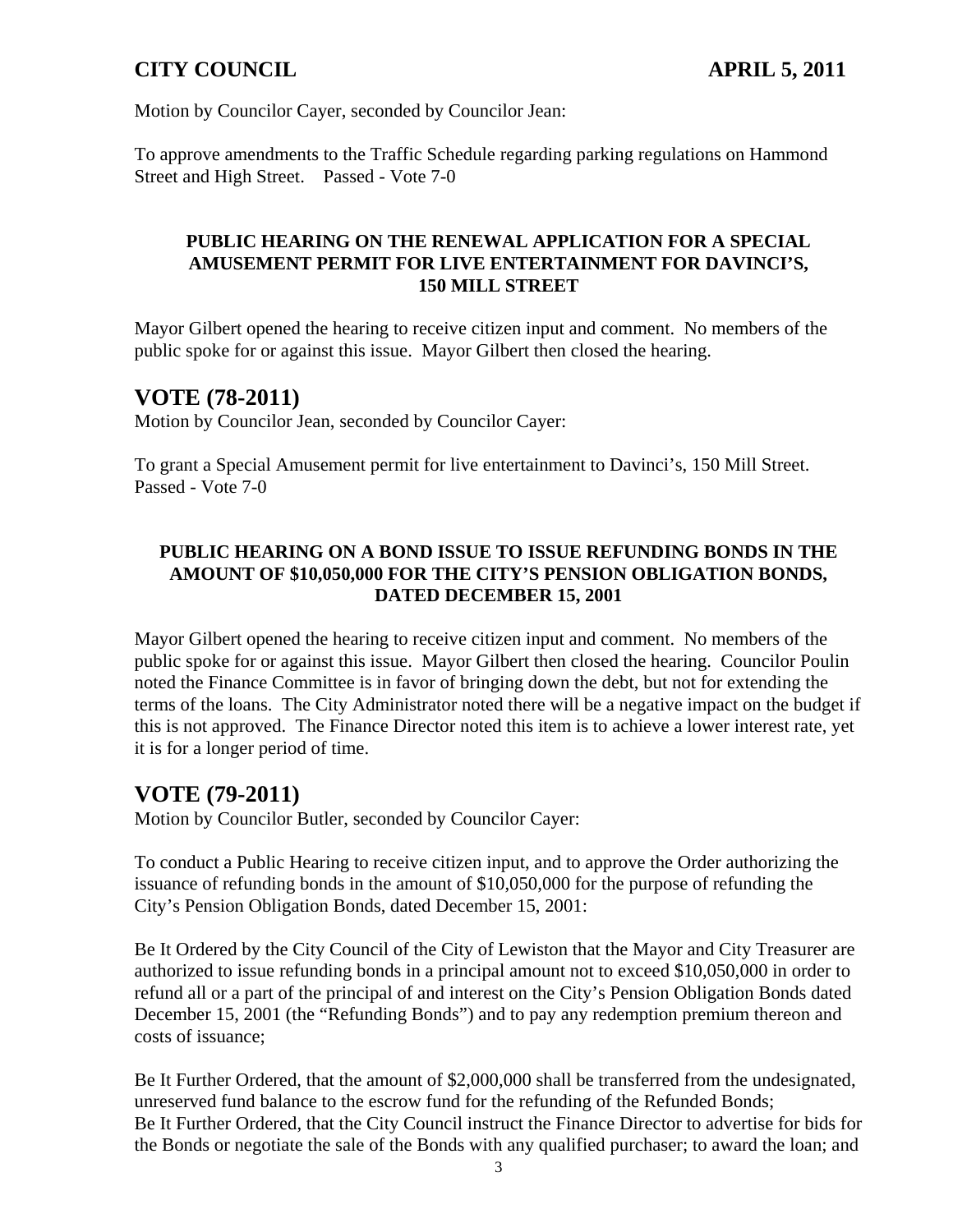to employ Edwards Angell Palmer & Dodge LLP to furnish the legal opinion for the same;

Be It Further Ordered, that the bonds shall be signed by the City Treasurer and Mayor;

Be It Further Ordered, that the date, maturities, denominations, interest rate or rates, place or places of payment, form or other details of the bonds and of the provisions for the sale thereof shall be determined by the Finance Director;

Be It Further Ordered, that bonds hereunder may be subject to call for redemption on such terms as may be determined by the Finance Director.

Passed - Vote 6-1 (Councilor Poulin opposed)

#### **PUBLIC HEARING AND FIRST PASSAGE FOR AN AMENDMENT TO THE BUSINESS LICENSING ORDINANCE REGARDING SPECIAL AMUSEMENT PERMITS**

Mayor Gilbert opened the hearing to receive citizen input and comment. No members of the public spoke for or against this issue. Mayor Gilbert then closed the hearing.

# **VOTE (80-2011)**

Motion by Councilor Cayer, seconded by Councilor Jean:

That the proposed amendment to the City Code of Ordinances, Chapter 10 "Amusements and Entertainments", Article III "Special Amusement Permit", Section 10-76 "Required" and Section 10-86 "Additional Criteria - Special Amusement Permit Class E", receive first passage by a roll call vote and that the public hearing on said ordinance be continued to the next regular City Council meeting. Passed - Vote 7-0

## **PUBLIC HEARING ON AN APPLICATION FOR A BUSINESS LICENSE FOR MERRIMACK RIVER MEDICAL SERVICES, INC., FOR AN OUTPATIENT ADDICTION TREATMENT CLINIC AT 18 MOLLISON WAY**

Councilor Bernier recused herself due to a conflict of interest. Director of Planning & Code Enforcement Gil Arsenault provided a summary of the application from Merrimack and reviewed items raised during the previous public hearing. The City Attorney reviewed the purpose section of the ordinance. Mayor Gilbert opened the hearing to receive citizen input and comment. Mike Gotto, a consultant for Merrimack, reviewed questions raised during the last meeting such as the distance from this facility to Pediatric Associates, as well as the access door from the bowling center and ownership of the right of way. He noted the signage will not state the hours of operation or the word "methadone".

Andy Cloutier of Sparetime Recreation stated there are several youth leagues at the bowling center and he was concerned with interaction between his customers and the clinic's patients. He also noted a methadone clinic in Waterville was closed due to problems with its operations and clients such as theft, damage, assaults and so forth. He said the clinic will serve patients from a wide geographic area and many people will be coming into Lewiston on a daily basis.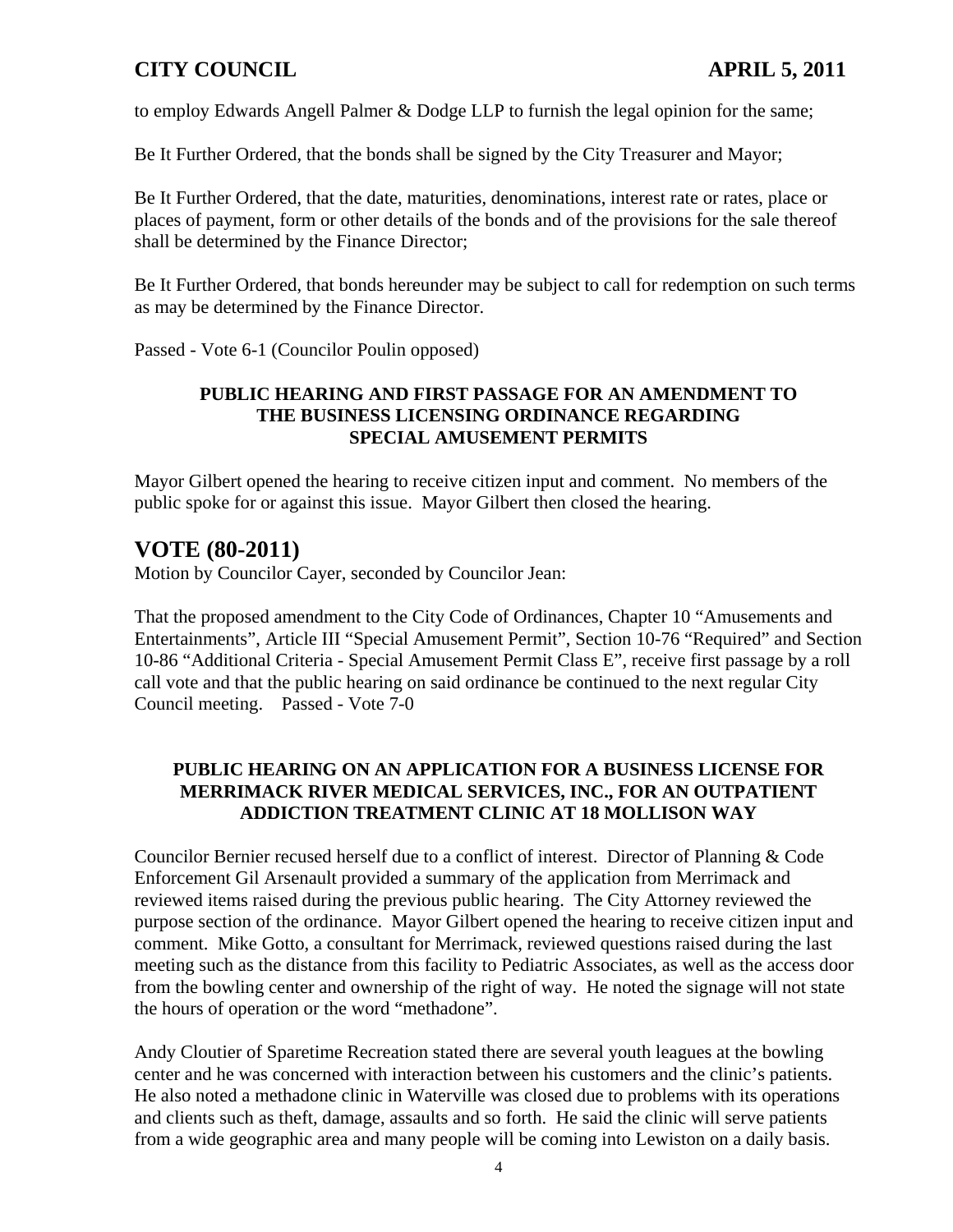Mr. Cloutier did not see any upside or benefit to Sparetime from this facility, only downsides. He commented on traffic, public nuisances and dangers.

Linda Glass of Pediatric Associates at 33 Mollison Way inquired about the medical networks and connections the facility has lined up with area psychiatric services and lab services. She also asked about their medicine distribution procedures and related safety practices.

James Day, developer of the Fairgrounds industrial park, said he opposes the establishment of this facility in the complex and urged the Council to uphold the purpose of the ordinance regarding the protection of public safety. Bruce Pelletier also spoke against establishing a methadone clinic at this location, given the proximity to children at the pediatric office and daycare center.

Mayor Gilbert then closed the hearing. Councilors posed questions to the City Attorney regarding the application and the criteria. Councilors asked the Police Chief about the clinic in Waterville and he noted it was operated by a different company other than Merrimack. The Chief said he visited with the Portland Police Chief regarding the clinic in Portland run by Merrimack and they have not seen any problems at this location. Mr. Arsenault stated that Merrimack meets all eleven criteria outlined in the ordinance.

# **VOTE (81-2011)**

Motion by Councilor Butler, seconded by Councilor Cayer:

That the Findings of Fact have been satisfied and to adopt the Findings of Fact and Approval of License for an Outpatient Addiction Treatment Clinic for Merrimack River Medical Services, Inc. to operate a Clinic at 18 Mollison Way, Lewiston. Passed - Vote 4-3-1 (Councilors Jean, O'Connell, and Butler in favor; Councilors Poulin, Cayer and Morgan opposed; Mayor voting in the affirmative to break the tie; Councilor Bernier recused herself.)

## **VOTE (82-2011)**

Motion by Councilor Butler, seconded by Councilor Cayer:

To adopt the Conditions of the license as outlined in Section B of the Finding of Fact document, items A-H. Passed - Vote 6-0-1 (Councilor Bernier recused herself.)

#### **REPORT TO THE CITY COUNCIL REGARDING THE DENIAL OF A BUSINESS LICENSE FOR DA BLOCK, 18 PARK STREET**

## **VOTE (83-2011)**

Motion by Councilor Jean, seconded by Councilor Butler:

To receive the report from the City Clerk regarding the denial of the business license for Da Block, 18 Park Street. Passed - Vote 7-0

#### **ORDER – AUTHORIZING THE CITY ADMINISTRATOR TO TAKE THE NECESSARY STEPS TOWARD EFFECTING TEMPORARY RIGHTS TO THE SO-CALLED "BEECH STREET BRIDGE"**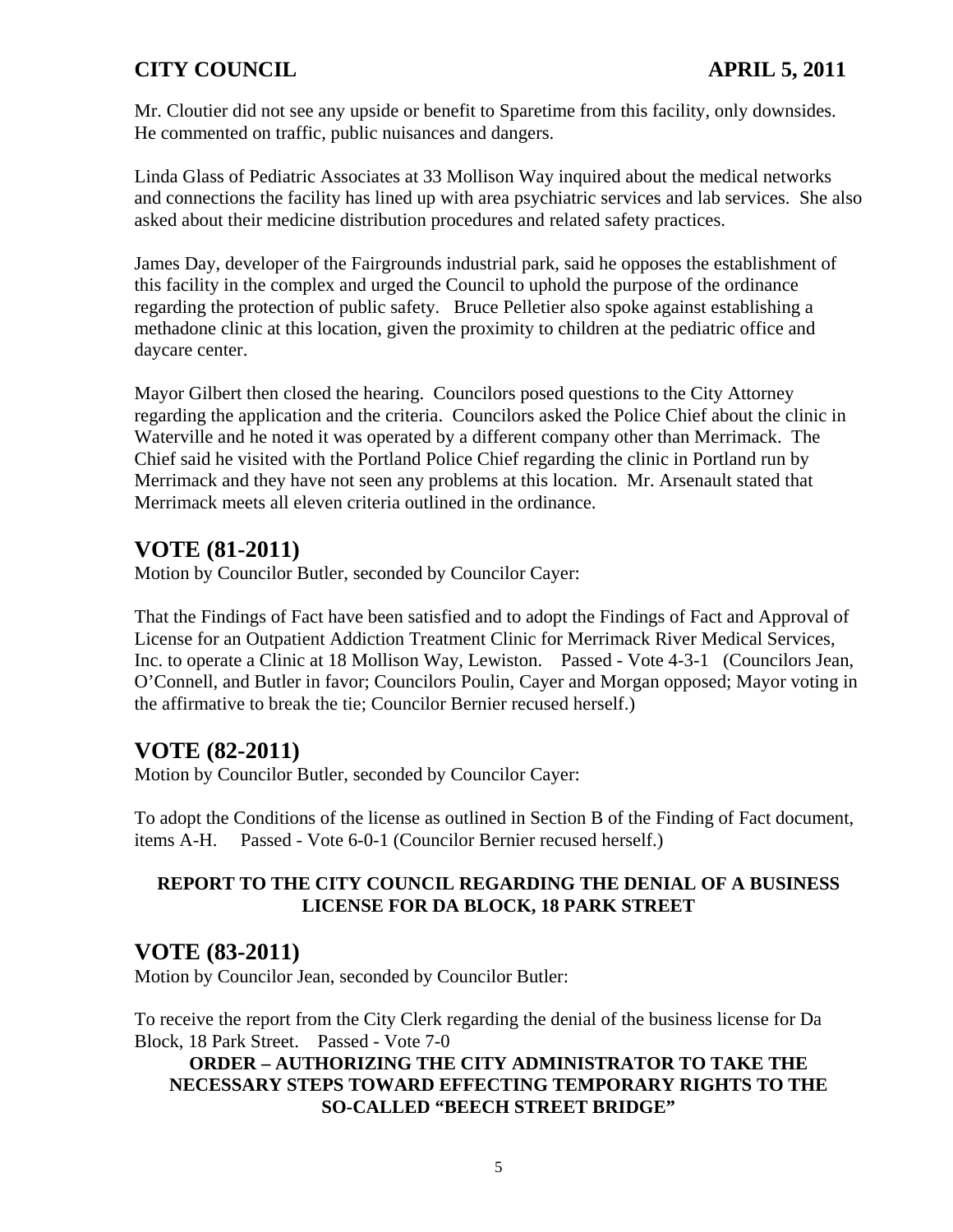# **VOTE (84-2011)**

Motion by Councilor Cayer, seconded by Councilor Butler:

To approve the Order authorizing the City Administrator to take the necessary steps toward effecting temporary repairs to the so-called "Beech Street Bridge":

Whereas, a bridge located at the end of Beech Street provides the only vehicle access to the properties located between the Lower Canal and the Androscoggin River; and

Whereas, the City owns two (2) of the five (5) properties that use this sole vehicle access bridge; and

Whereas, the City-owned Simard-Payne Police Memorial Park (formerly Railroad Park) is frequently used by large and important community events including the "Balloon Festival," the "Dempsey Challenge," the 4<sup>th</sup> of July "Liberty Festival," and others; and

Whereas, the City has only accepted the section of Beech St between Lincoln and Oxford Streets and does not own the bridge or the portion of road on the island side of the bridge; however, the City has right of access across the bridge; and

Whereas, a February 2011 structural inspection of the bridge resulted in reducing the bridge's Gross Vehicle Weight (GVW) limit from 20 tons (40,000 lbs) to 2 tons (4,000 lbs); and

Whereas, this 2 ton GVW limit severely restricts the types of vehicles allowed to use the bridge such that most Public Works vehicles needed to operate and maintain the City's park facilities no longer have access to the Park; and

Whereas, this limit also restricts access by emergency vehicles, including fire apparatus and ambulances, to the area; and

Whereas, it severely limits the types of vehicles allowed to use the bridge such that most vehicles

used to support community events do not have access to the Park, potentially forcing certain events to either cancel or relocate if repairs are not quickly performed; and

Whereas, a design has been completed that will provide temporary repairs to the bridge that would increase the GVW limit from 2 tons to 15 tons (30,000 lbs) at an estimated cost of between \$20,000 and \$25,000 and would require an inspection every 6 months at an estimated cost of approximately \$1,000 per inspection until permanent repairs are completed; and

Whereas, the City Council has expressed a desire that others who benefit from the presence and use of this bridge be approached with a request that they participate in the cost of the temporary repairs;

Now, therefore, be it Ordered by the City Council of the City of Lewiston that the City Administrator is authorized to take the necessary steps toward effecting temporary repairs to the Beech Street Bridge to include the preparation and issuance of bid documents and approaching other benefited parties to seek financial support for the project, subject to final Council approval